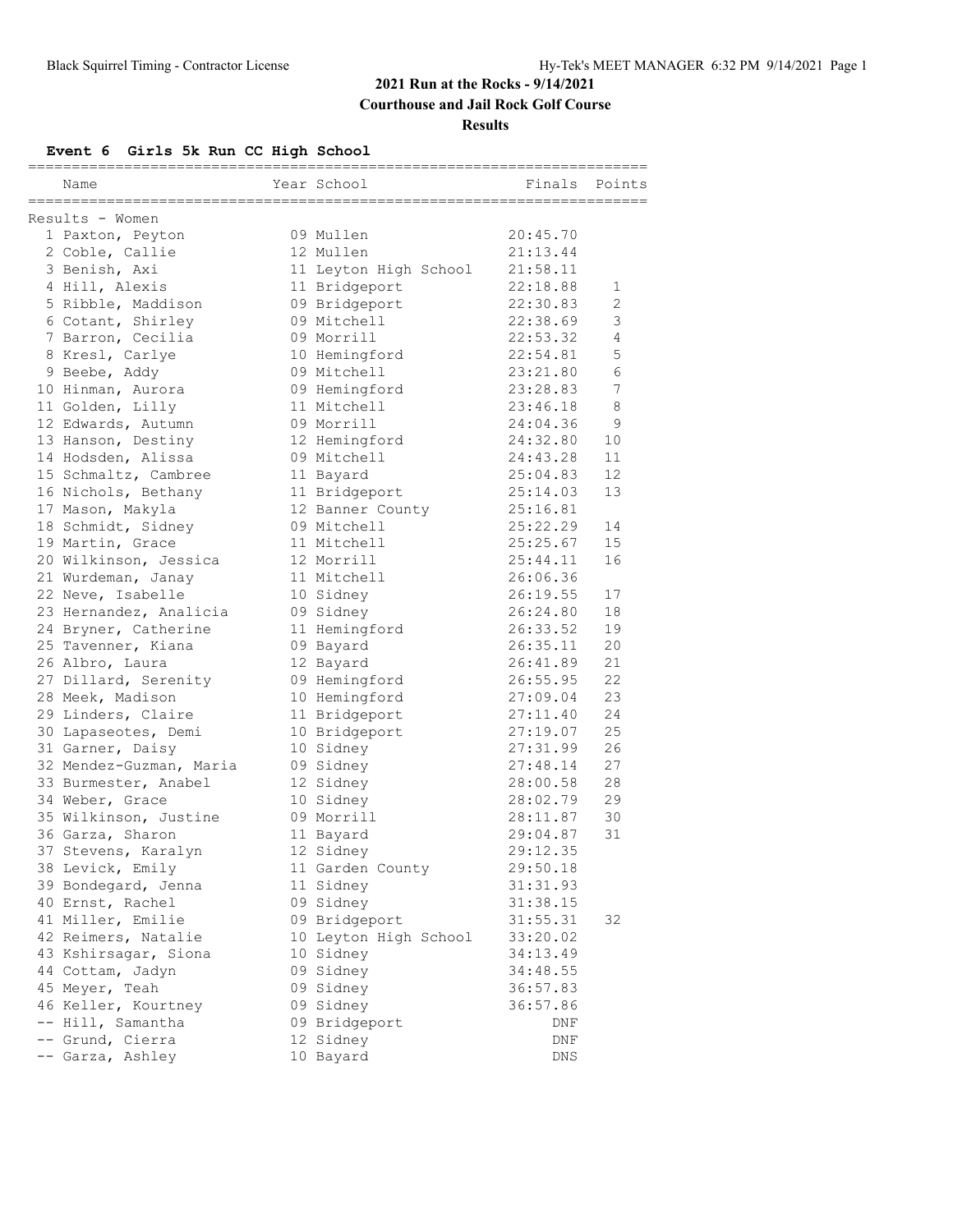**Courthouse and Jail Rock Golf Course**

**Results**

**....Event 6 Girls 5k Run CC High School**

|  | Team Scores            |            |       |                |                |    |                |      |      |      |      |      |
|--|------------------------|------------|-------|----------------|----------------|----|----------------|------|------|------|------|------|
|  | Rank Team              |            | Total | $\mathbf{1}$   | 2              | 3  | $\overline{4}$ | $*5$ | $*6$ | $*7$ | $*8$ | $*9$ |
|  | Results - Women        |            |       |                |                |    |                |      |      |      |      |      |
|  | 1 Mitchell             |            | 28    | 3              | 6              | 8  | 11             | 14   | 15   |      |      |      |
|  | Total Time: 1:34:29.95 |            |       |                |                |    |                |      |      |      |      |      |
|  | Average:               | 23:37.49   |       |                |                |    |                |      |      |      |      |      |
|  | 2 Bridgeport           |            | 40    | $\mathbf{1}$   | $\overline{2}$ | 13 | 24             | 25   | 32   |      |      |      |
|  | Total Time:            | 1:37:15.14 |       |                |                |    |                |      |      |      |      |      |
|  | Average:               | 24:18.79   |       |                |                |    |                |      |      |      |      |      |
|  | 3 Hemingford           |            | 41    | 5              | $7^{\circ}$    | 10 | 19             | 22   | 23   |      |      |      |
|  | Total Time:            | 1:37:29.96 |       |                |                |    |                |      |      |      |      |      |
|  | Average:               | 24:22.49   |       |                |                |    |                |      |      |      |      |      |
|  | 4 Morrill              |            | 59    | $\overline{4}$ | 9              | 16 | 30             |      |      |      |      |      |
|  | Total Time: 1:40:53.66 |            |       |                |                |    |                |      |      |      |      |      |
|  | Average:               | 25:13.42   |       |                |                |    |                |      |      |      |      |      |
|  | 5 Bayard               |            | 84    | 12             | 20             | 21 | 31             |      |      |      |      |      |
|  | Total Time: 1:47:26.70 |            |       |                |                |    |                |      |      |      |      |      |
|  | Average:               | 26:51.68   |       |                |                |    |                |      |      |      |      |      |
|  | 6 Sidney               |            | 88    | 17             | 18             | 26 | 27             | 28   | 29   |      |      |      |
|  | Total Time: 1:48:04.48 |            |       |                |                |    |                |      |      |      |      |      |
|  | Average:               | 27:01.12   |       |                |                |    |                |      |      |      |      |      |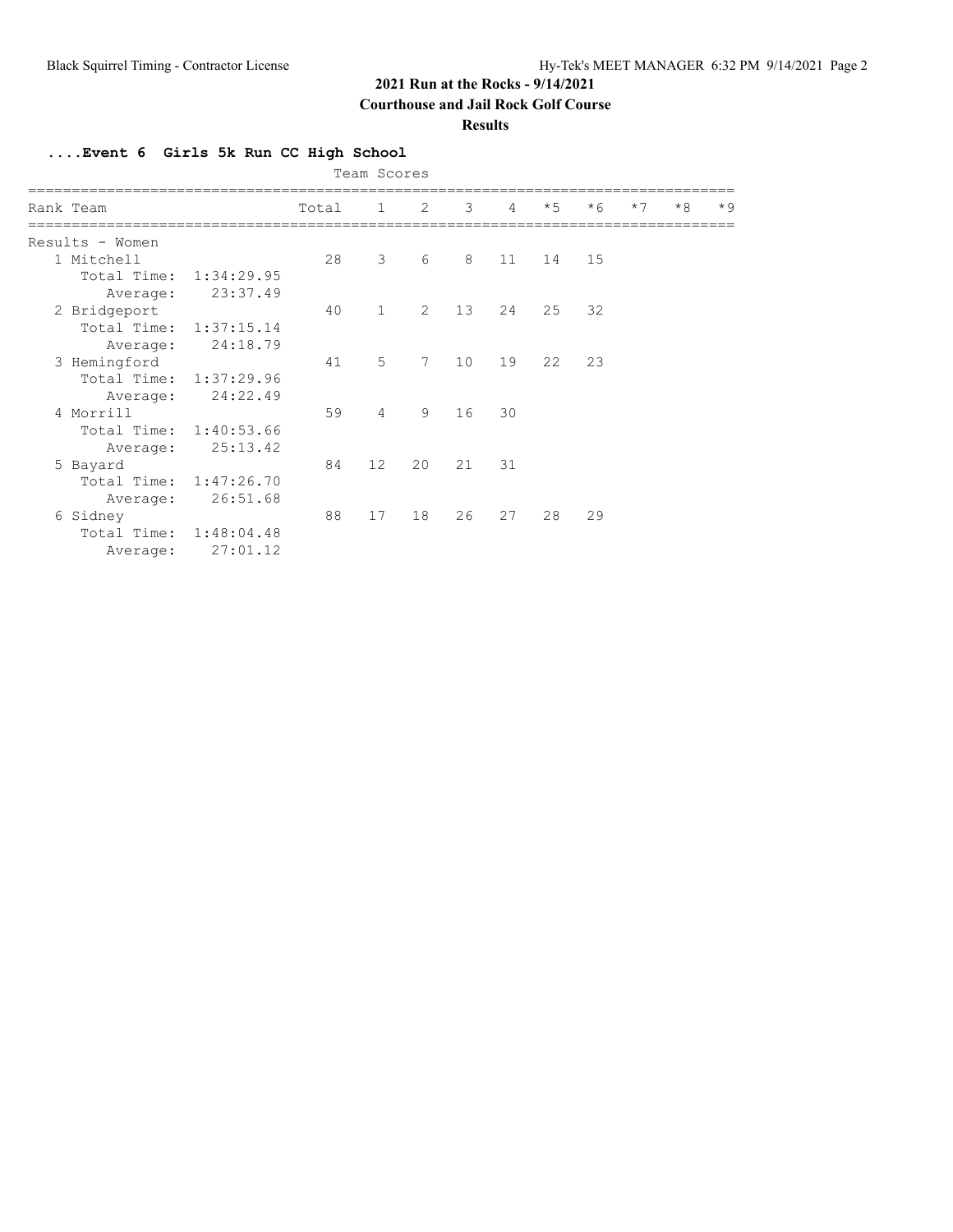### **Courthouse and Jail Rock Golf Course**

#### **Results**

# **Event 8 Boys 5k Run CC High School**

| Name                      | Year School           | Finals     | Points |
|---------------------------|-----------------------|------------|--------|
|                           |                       |            |        |
| Results - Men             |                       |            |        |
| 1 Kuncl, Trevor           | 12 Mullen             | 17:25.84   |        |
| 2 Anderson, Easton        | 11 Mitchell           | 18:14.85   |        |
| 3 Christiansen, Zeke      | 10 Garden County      | 18:34.81   | 1      |
| 4 Conley, Elijah          | 11 Bridgeport         | 18:59.23   | 2      |
| 5 Tretter, Gabe           | 11 Leyton High School | 19:00.53   | 3      |
| 6 Ayala, Carmelo          | 12 Mitchell           | 19:03.81   |        |
| 7 Ott, Luke               | 11 Morrill            | 19:17.21   |        |
| 8 Hinman, Zane            | 11 Hemingford         | 19:29.99   | 4      |
| 9 Araujo, Zachary         | 10 Bayard             | 19:33.55   | 5      |
| 10 Billey, Nate           | 11 Garden County      | 19:46.67   | 6      |
| 11 Chapman, Camryn        | 09 Morrill            | 20:21.40   |        |
| 12 McGowan, Nate          | 10 Banner County      | 20:35.50   |        |
| 13 Syverson, Holden       | 11 Leyton High School | 20:46.88   | 7      |
| 14 Barker, Nathaniel      | 10 Bayard             | 20:49.41   | 8      |
| 15 Miller, Hunter         | 11 Bayard             | 20:58.27   | 9      |
| 16 Jensen, Jason          | 11 Leyton High School | 21:06.98   | 10     |
| 17 Weber, Creel           | 11 Hemingford         | 21:40.55   | 11     |
| 18 Carrizales, Trenton    | 10 Bayard             | 22:15.15   | 12     |
| 19 Hill, Evan             | 12 Bridgeport         | 22:18.67   | 13     |
| 20 Hunter, Boady          | 09 Hemingford         | 22:19.39   | 14     |
| 21 Christopherson, Braden | 12 Hemingford         | 22:24.87   | 15     |
| 22 Mascher, Logan         | 10 Bayard             | 23:09.00   | 16     |
| 23 Weimer, Dru            | 09 Sidney             | 23:23.93   | 17     |
| 24 Lambert, Eldon         | 09 Garden County      | 23:31.77   | 18     |
| 25 Dobrinski, Justin      | 10 Bridgeport         | 23:32.82   | 19     |
| 26 Varner, Drew           | 10 Hemingford         | 23:34.48   | 20     |
| 27 Pieper, William        | 09 Mitchell           | 23:48.07   |        |
| 28 Irthum, Joesph         | 10 Morrill            | 23:48.39   |        |
| 29 Wood, Austin           | 12 Sidney             | 24:19.62   | 21     |
| 30 Bell, Gavin            | 09 Hemingford         | 24:47.24   | 22     |
| 31 Benish, Jaxson         | 10 Leyton High School | 24:52.06   | 23     |
| 32 Colerick, Ben          | 11 Sidney             | 25:45.18   | 24     |
| 33 Leicy, Drew            | 11 Bridgeport         | 25:56.09   | 25     |
| 34 Suarez, Isaiah         | 12 Leyton High School | 25:59.43   | 26     |
| 35 Hunter, Taren          | 11 Hemingford         | 27:25.20   |        |
| 36 Kokjer, James          | 09 Sidney             | 27:32.20   | 27     |
| 37 Hill, Adam             | 11 Garden County      | 27:50.90   | 28     |
| 38 Sharp, Peyton          | 11 Bayard             | 28:52.02   | 29     |
| 39 Carrasco, Duncan       | 10 Sidney             | 29:39.51   | 30     |
| 40 Estes, Wesley          | 10 Bayard             | 30:07.81   |        |
| 41 Carrasco, Cayden       | 11 Sidney             | 33:20.39   | 31     |
| -- Gaul, Andrew           | 10 Bayard             | <b>DNS</b> |        |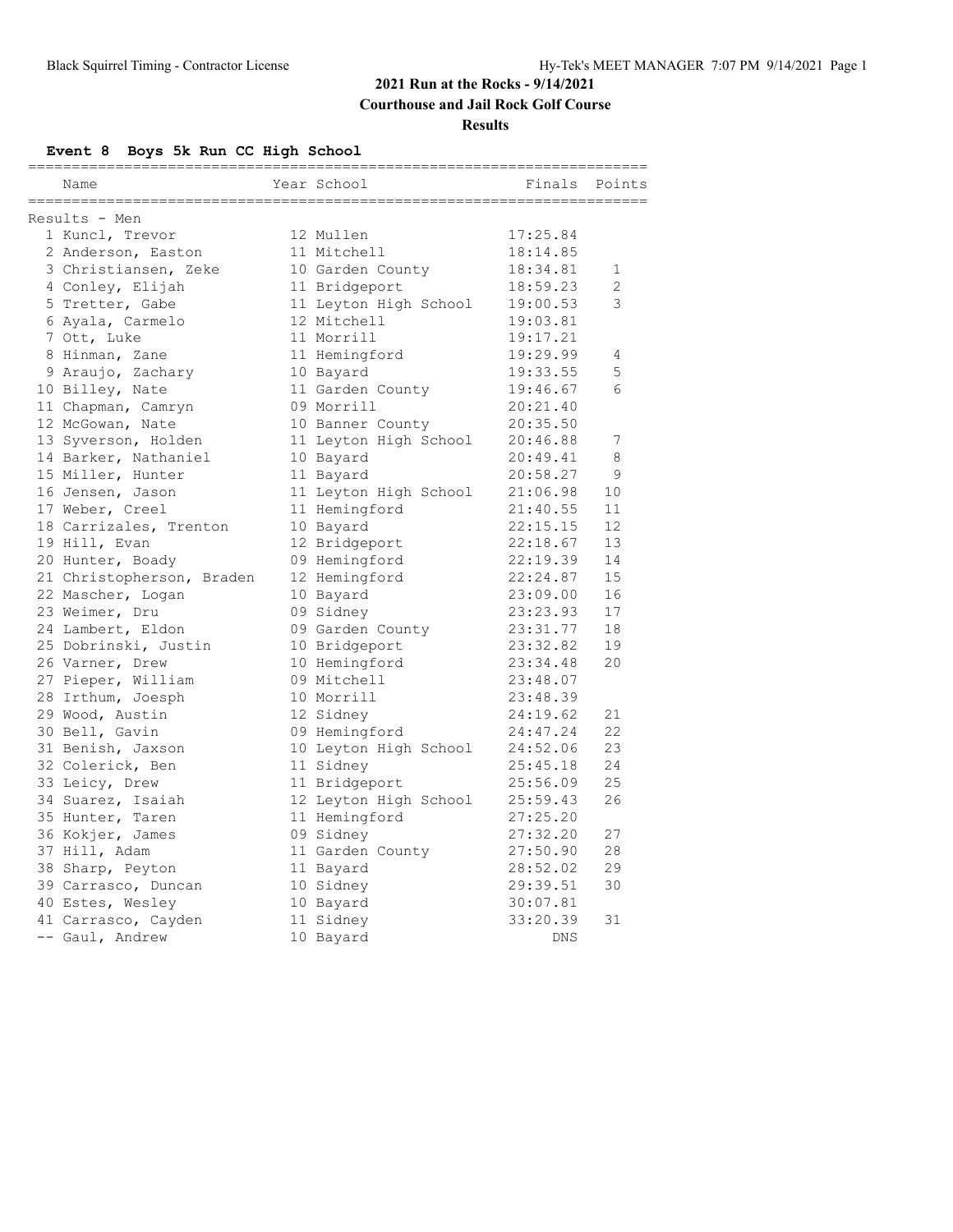**Courthouse and Jail Rock Golf Course**

#### **Results**

**....Event 8 Boys 5k Run CC High School**

|                           |       | Team Scores    |             |    |                 |      |      |      |      |      |
|---------------------------|-------|----------------|-------------|----|-----------------|------|------|------|------|------|
| Rank Team                 | Total | $\mathbf{1}$   | 2           | 3  | $\overline{4}$  | $*5$ | $*6$ | $*7$ | $*8$ | $*9$ |
| Results - Men             |       |                |             |    |                 |      |      |      |      |      |
| 1 Bayard                  | 34    | 5              | 8           | 9  | 12 <sup>°</sup> | 16   | 29   |      |      |      |
| Total Time: 1:23:36.38    |       |                |             |    |                 |      |      |      |      |      |
| 20:54.10<br>Average:      |       |                |             |    |                 |      |      |      |      |      |
| 2 Leyton High School      | 43    | 3              | $7^{\circ}$ | 10 | 23              | 26   |      |      |      |      |
| Total Time:<br>1:25:46.45 |       |                |             |    |                 |      |      |      |      |      |
| 21:26.62<br>Average:      |       |                |             |    |                 |      |      |      |      |      |
| 3 Hemingford              | 44    | $\overline{4}$ | 11          | 14 | 15              | 20   | 22   |      |      |      |
| Total Time:<br>1:25:54.80 |       |                |             |    |                 |      |      |      |      |      |
| 21:28.70<br>Average:      |       |                |             |    |                 |      |      |      |      |      |
| 4 Garden County           | 53    | $\mathbf{1}$   | 6           | 18 | 28              |      |      |      |      |      |
| Total Time: 1:29:44.15    |       |                |             |    |                 |      |      |      |      |      |
| 22:26.04<br>Average:      |       |                |             |    |                 |      |      |      |      |      |
| 5 Bridgeport              | 59    | $\mathcal{L}$  | 13          | 19 | 25              |      |      |      |      |      |
| Total Time:<br>1:30:46.81 |       |                |             |    |                 |      |      |      |      |      |
| 22:41.71<br>Average:      |       |                |             |    |                 |      |      |      |      |      |
| 6 Sidney                  | 89    | 17             | 21          | 24 | 27              | 30   | 31   |      |      |      |
| Total Time: 1:41:00.93    |       |                |             |    |                 |      |      |      |      |      |
| 25:15.24<br>Average:      |       |                |             |    |                 |      |      |      |      |      |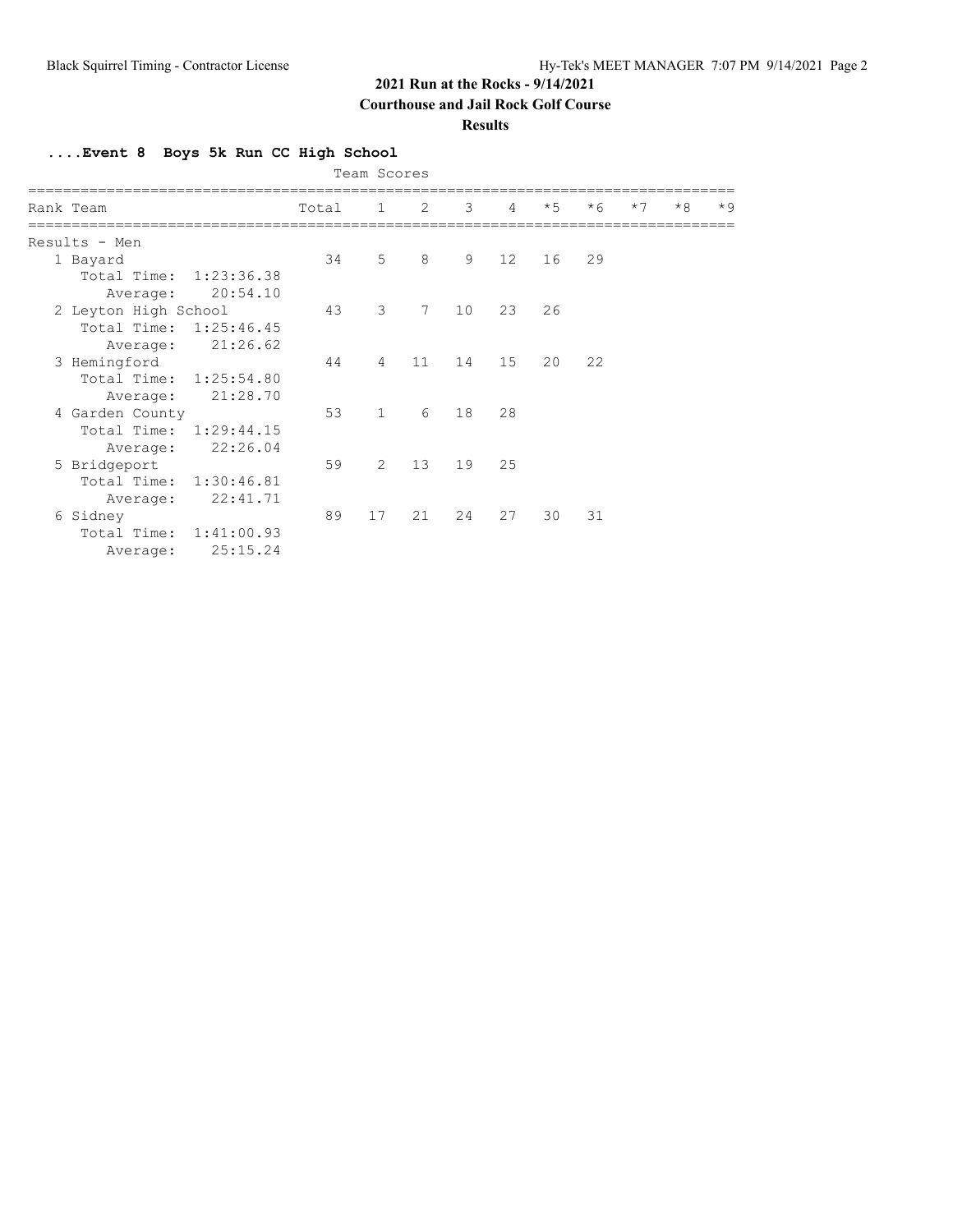# **Courthouse and Jail Rock Golf Course**

**Results**

## **Event 4 Girls 3k Run CC JH**

| Name                    | Year School    | Finals Points |  |
|-------------------------|----------------|---------------|--|
|                         |                |               |  |
| Results - Women         |                |               |  |
| 1 Kampfee, Kylee        | 07 Sidney      | 11:56.20      |  |
| 2 Moore, Tierston       | 08 Mullen      | 12:02.23      |  |
| 3 Horstman, Dakota      | 08 Hemingford  | 12:04.39      |  |
| 4 Houchin, Emilee       | 07 Bayard      | 12:08.90      |  |
| 5 Jordan, Eden          | 07 Sidney      | 12:29.81      |  |
| 6 Sanchez, Melody       | 07 Sidney      | 12:44.84      |  |
| 7 Thompson, Teagen      | 07 Hemingford  | 12:49.02      |  |
| 8 Arellano, Isabella    | 07 Sidney      | 13:00.29      |  |
| 9 Bashtovoi, Emily      | 07 Sidney      | 13:15.80      |  |
| 10 Wingebach, Georgia   | 07 Mullen      | 13:24.94      |  |
| 11 Velasquez, Elizabeth | 07 Bridgeport  | 13:42.03      |  |
| 12 Hicks, Kyah          | 08 Sidney      | 14:00.02      |  |
| 13 Andersen, Harper     | 07 Mullen      | 14:18.74      |  |
| 14 Licking, Kalli       | 07 Mullen      | 14:21.96      |  |
| 15 Knutson, Halle       | 07 Mitchell MS | 14:25.68      |  |
| 16 Glora-Brown, Olivia  | 07 Bayard      | 14:56.73      |  |
| 17 McKibbin, Shelbie    | 08 Bayard      | 15:03.41      |  |
| 18 Barron, Olivia       | 08 Morrill     | 15:05.35      |  |
| 19 Reisdorff, Ashlyn    | 07 Sidney      | 15:16.23      |  |
| 20 Dadgostar, Laurel    | 07 Sidney      | 15:48.65      |  |
| 21 Cheever, Sydney      | 07 Mullen      | 15:50.63      |  |
| 22 Chaudhari, Aastha    | 07 Sidney      | 16:06.15      |  |
| 23 Gallaway, Alex       | 08 Mitchell MS | 16:36.50      |  |
| 24 Harris, Elyse        | 08 Bayard      | 16:56.26      |  |
| 25 Mowery, Zoe          | 08 Sidney      | 17:01.73      |  |
| 26 Morrill, Chloe       | 07 Mitchell MS | 17:19.58      |  |
| 27 Dominguez, Elly      | 07 Bridgeport  | 17:19.94      |  |
| 28 Bhatkar, Laila       | 07 Bridgeport  | 18:40.85      |  |
| 29 Cook, Haillee        | 07 Sidney      | 19:14.39      |  |
| 30 McConnell, Josette   | 08 Sidney      | 19:48.66      |  |
| 31 Dyson, Samara        | 07 Sidney      | 19:51.37      |  |
| 32 Carlson, Audree      | 07 Mitchell MS | 20:51.55      |  |
| 33 Allard, Sara         | 07 Sidney      | 25:06.00      |  |